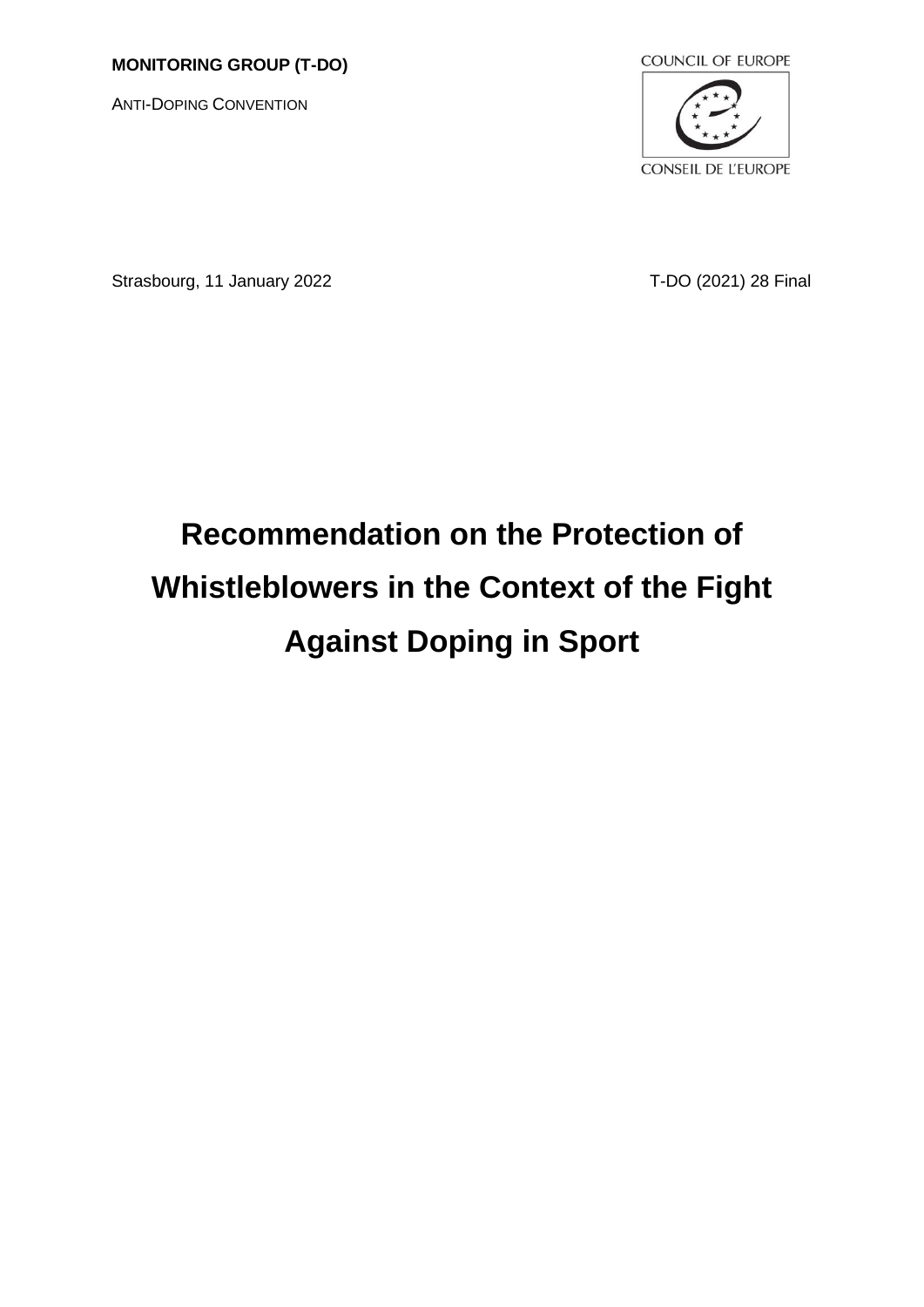# Recommendation on the Protection of Whistleblowers in the Context of the Fight Against Doping in Sport

# **PART I. PREAMBLE**

#### WHEREAS

The Monitoring Group of the Anti-Doping Convention ("the Convention") under the terms of Article 11.1.d of the Convention:

*Having regard* to Article 3.1 of the Convention, which obliges States Parties to co-ordinate the policies and actions of their government departments and other public agencies concerned with combating doping in sport;

*Recalling* its continuous and strong determination to fight against doping and to protect clean sport;

*Bearing in mind* the Convention of the Council of Europe for the Protection of Human Rights and Fundamental Freedoms (ETS No. 5), in particular in relation to Article 8 (right to respect for private life) and Article 10 (freedom of expression);

*Taking into account* the provisions of Recommendation CM/Rec(2014)7 of the Council of Europe on the protection of whistleblowers and the Resolution 2300 (2019) of the Parliamentary Assembly of the Council of Europe on Improving the protection of whistleblowers all over Europe;

*Acknowledging* the fact that all States Parties to the Anti-Doping Convention signed the Copenhagen Declaration on Anti-Doping in Sport (2003) and/or are bound by the International Convention against Doping in Sport (UNESCO, 2005), and are therefore committed to support or implement the World Anti-Doping Code;

*Taking into consideration* the World Anti-Doping Code and in particular its Article 2.11 which States that acts by an athlete or other person to discourage or retaliate against reporting to authorities constitute a violation of anti-doping rule.

*Acknowledging* Article 6 (Whistleblower rights) of WADA Athletes' Anti-Doping Rights Act;

*Having regard* to Article 7 of the Convention, which requires States Parties to encourage their sports organisations to adopt harmonised measures against doping in sport (this commitment also being reflected in the UNESCO Convention on Anti-Doping);

*Noting* that ensuring clean sport requires to facilitate disclosure of information on possible doping practices;

*Committed* to protect athletes or other persons who disclose such information;

*Recalling* that the Monitoring Group is responsible for assessing the measures taken by the States Parties in order to comply with the provisions of the Convention.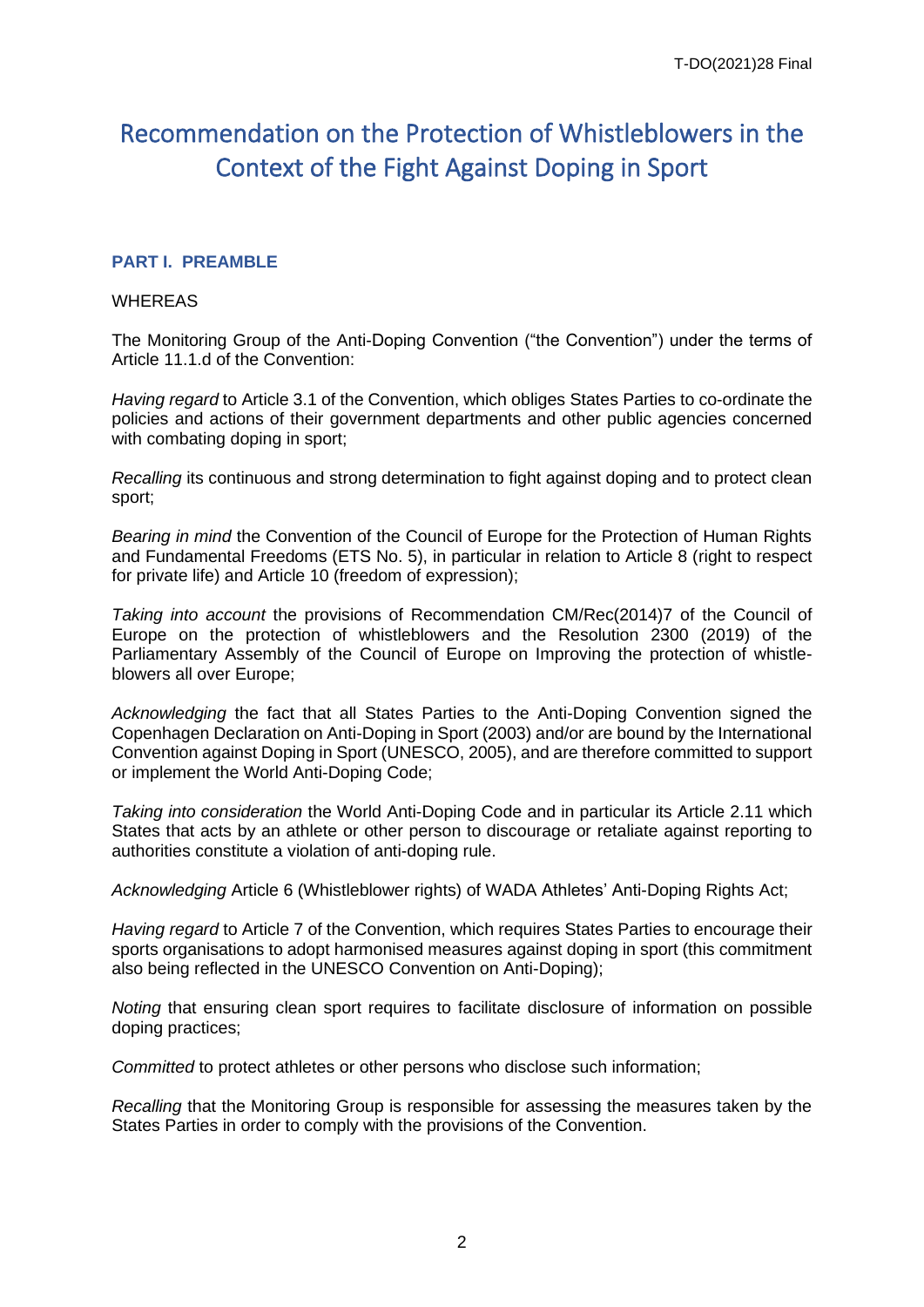# **PART II. DEFINITIONS AND SCOPE OF THE RECOMMENDATION**

#### **For the purposes of this recommendation and its principles:**

"Whistleblower" means any person who provides evidence or information that relates to an alleged anti-doping rule violation or non-compliance with the World Anti-Doping Code to persons or organisations that may be able to take action.

"Reporting" means a whistleblower's formal act of disclosing an alleged violation or noncompliance through a reporting channel.

"Reporting channel" means a channel designed to receive and handle disclosures.

"National Anti-Doping Organisations" (NADOs) means the entities designated by each country as possessing the primary authority and responsibility to adopt and implement anti-doping rules, direct the collection of Samples, the management of test results, and the conduct of hearings at the national level.

The recommendation covers any sportsman or sportswoman and any person involved in sport (such as coaches, staff, officials, third-parties, relatives), irrespective of the existence or nature of a contractual relationship with a sports organisation.

Restrictions and exceptions to the rights and obligations of any person in relation to reporting should be no more than necessary and, in any event, not be such as to defeat the objectives of this recommendation. These principles are without prejudice to the applicable rules, such as data protection legislation or the protection of legal and other professional privilege.

# **PART III. RIGHTS AND RESPONSIBILITIES OF WHISTLEBLOWERS**

States Parties are encouraged to take the necessary measures to ensure the following rights and responsibilities of whistleblowers are respected and enforced within the national framework. In particular, reporting channels need to be accessible. NADOs could play a central role in this context. The implementation of specific rights might be conditioned to the signature of a whistleblower agreement.

#### **Article 1. Right to provide information**

Anyone has the right to the good-faith reporting of information that relates to an alleged antidoping rule violation or non-compliance with the World Anti-Doping Code to an NADO, the World Anti-Doping Agency, law enforcement authorities, sports organisations, regulatory or professional disciplinary bodies, hearing bodies or any person conducting investigation on behalf of those entities.

#### **Article 2. Right to confidentiality**

Whistleblowers are entitled to have the confidentiality of their identity and information provided maintained, subject to fair trial guarantees.

#### **Article 3. Right to secured and reliable reporting channels**

Whistleblowers have the right to access an anonymous and confidential mechanism for goodfaith reporting.

#### **Article 4. Right to be informed on the status of proceedings and overall guidance**

Whistleblowers have the right to obtain information from relevant bodies regarding the processing of information or evidence provided by them and the status of ongoing investigations initiated in this regard, subject to restrictions of respective laws and regulations, or in light of not compromising ongoing investigations. They have the right to be provided guidance on rights and responsibilities to keep the integrity of the investigation process and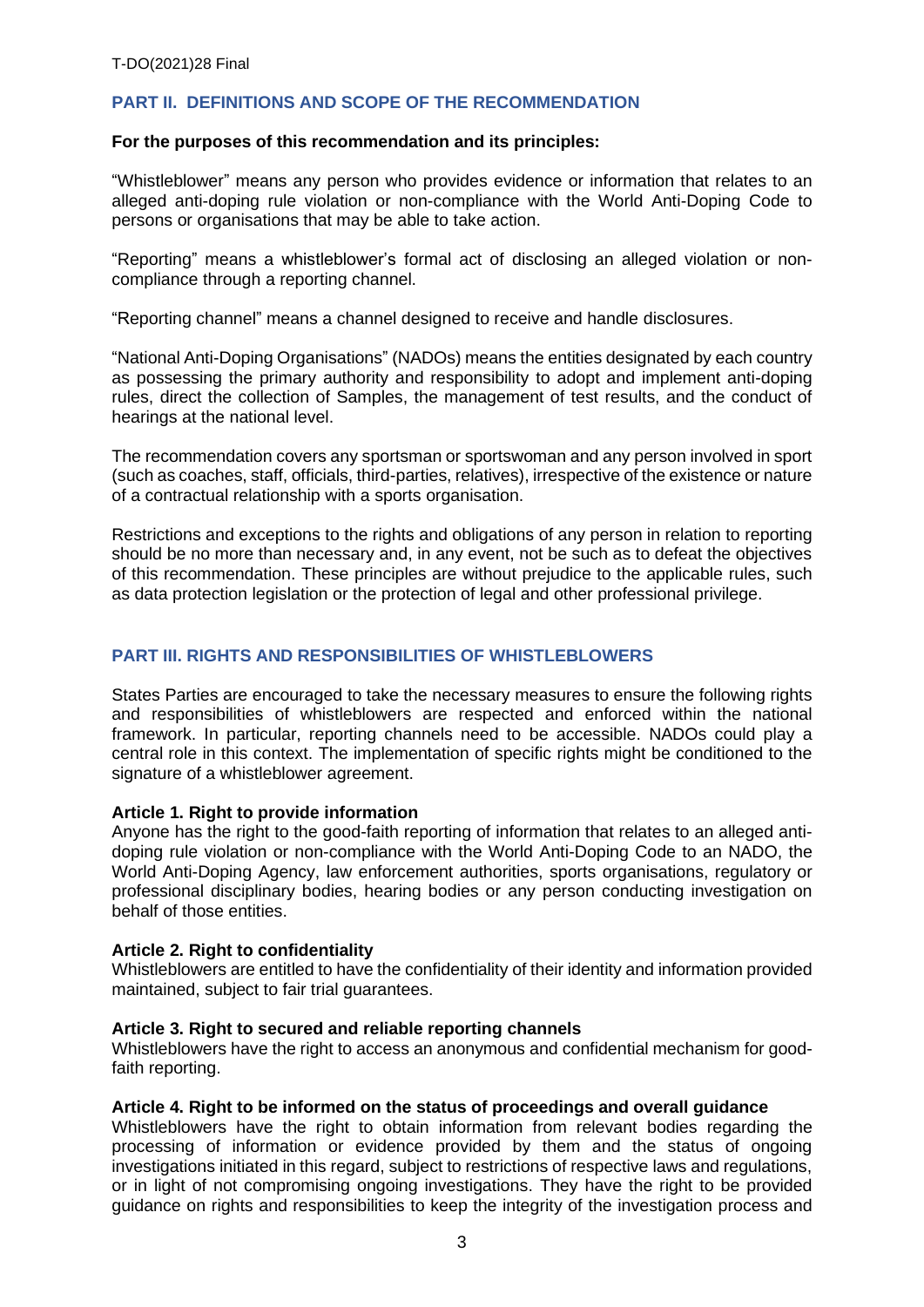measures which might help to protect themselves and their families and associates, or any other advice in relation to the process.

# **Article 5. Right to be notified of information sharing with third parties**

Whistleblowers have the right to be informed when the body, to which reporting has been made to, intends to share information or evidence made by the whistleblower with a third party.

#### **Article 6. Right to withdraw reporting or any disclosure**

Whistleblowers have the right to withdraw some or all evidences provided or information related to the reporting. In the interest of the administration of justice, the body to which the reporting has been made to, may continue to proceed with the investigation and reveal an anti-doping rule violation, or communicate information to law enforcement or judicial bodies for the prosecution of alleged committed criminal offense or any other violation of laws and regulations.

#### **Article 7. Right to assistance**

When conditions permit, whistleblowers may be provided with assistance, which can notably include legal, psychological, or physical support.

#### **Article 8. Right to protection from retaliation**

Whistleblowers who in good-faith have provided or intend to provide evidence or information that relates to an alleged anti-doping rule violation or non-compliance, have the right to be protected against retaliation, threatening or intimidation of any form, whether taken against them, their families or associates, directly or indirectly. Interim relief could be made available in cases where whistleblowers are retaliated against or subject to potential retaliation.

# **Article 9. Responsibilities**

Whistleblowers shall:

- Make a report in good-faith and refrain from providing false information or falsified evidence;
- Continuously provide accurate information upon the request of the body, which reporting has been made to, subject to human rights (e.g. right to respect for private life) of the person being investigated;
- Refrain from taking any action or providing any information that might put them (including their families or associates) in danger;
- Seek approval from the body dealing with their report before taking any action or intervening in the investigation process;
- Maintain confidentiality.

These responsibilities may be implemented through the signature of an agreement.

# **PART IV. RESPONSIBILITIES FOR WHISTLEBLOWER PROTECTION**

#### **Article 10. Reporting channels**

States Parties shall ensure that confidential and secured reporting channels are available to whistleblowers to easily submit any information or ask any question regarding reporting procedures, whistleblower rights or any question related to anti-doping.

Channels both within the sport sector and/or outside sports (NADOs, WADA, law enforcement, or other external structures) should be available and interconnected.

National and international anti-doping frameworks should be designed and developed to facilitate reporting and protect whistleblowers.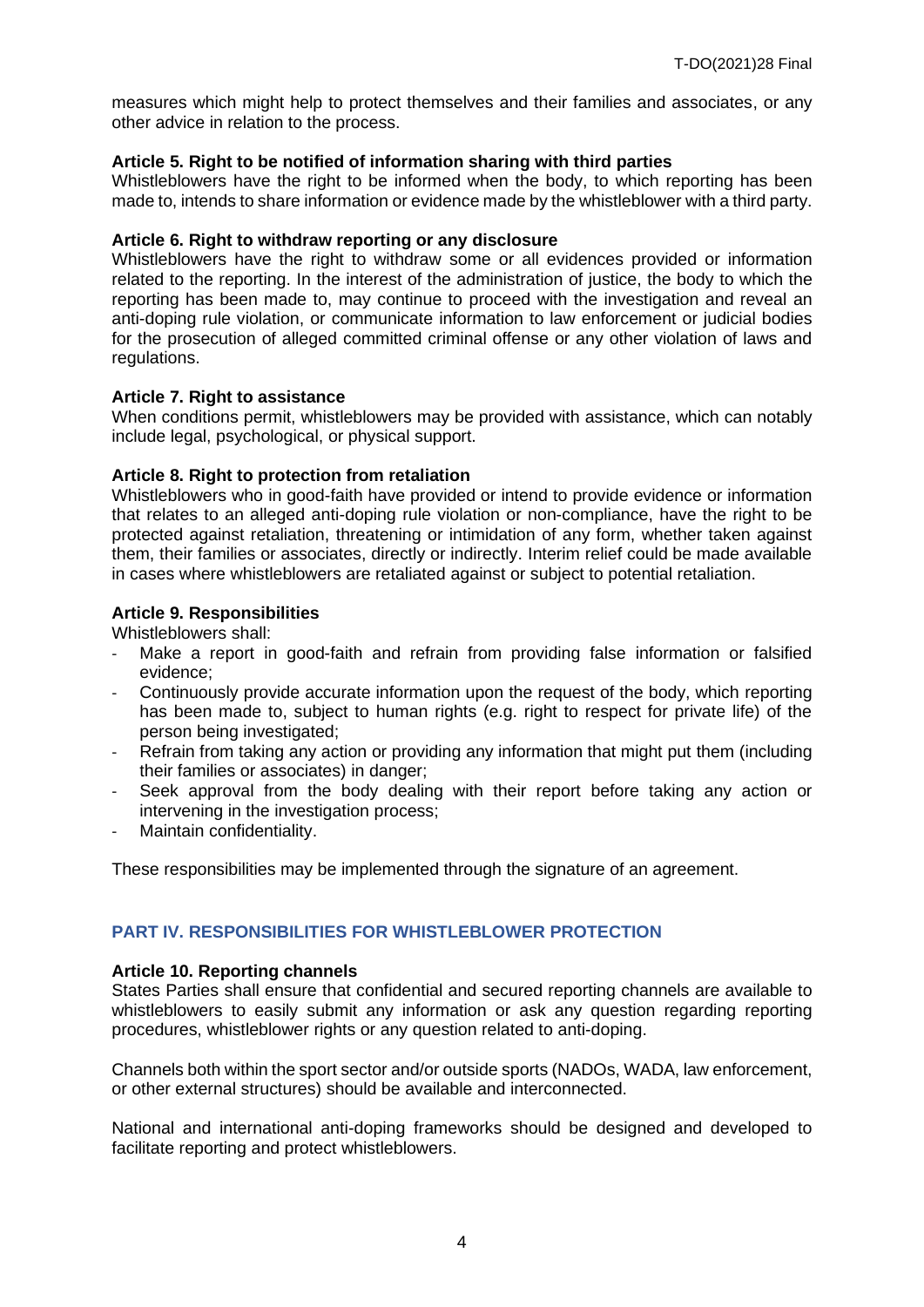# **Article 11. Regulations and whistleblower agreement**

States Parties should ensure that relevant law enforcement authorities and NADOs adopt internal regulations prescribing rules on the commencing of protection mechanisms, such as an agreement to be signed between the whistleblower and the report recipient, listing the rights and responsibilities of both the whistleblower and the report recipient. It should be mentioned that some rights and responsibilities can only become applicable once the agreement has been signed. The agreement should also detail how and on which grounds the relationship can be terminated.

# **Article 12. Report screening**

States Parties should ensure that relevant organisations take steps to verify the identity of the whistleblower, if she or he does not report anonymously, and corroborate all information provided. Where the information cannot be corroborated, organisations must be cautious in acting upon that information and/or sharing it with others.

A retaliation risk assessment should also be conducted to anticipate potential risks for the whistleblower, and act accordingly throughout the whistleblowing management process.

# **Article 13. Ensuring confidentiality and data protection**

States Parties should ensure that reporting channels provide protection, confidentiality and, where appropriate, anonymity of the whistleblower, at the time of the report and throughout the process.

If the whistleblower wishes or agrees to identify her or himself, the personal data protection should always be guaranteed.

Where appropriate, legal and legitimate restrictions to the right to data protection and confidentiality should apply.

Reports, and the information they contain, must only be kept for the period of time strictly necessary for their processing. Additionally, the information should be protected from evidential collection processes and the identity of the whistleblower anonymised before being shared with any third parties, on a strictly "need to know" basis.

Staff in charge of handling a whistleblower and their information should be specifically trained and informed about the importance of and methods to maintain whistleblowers' confidentiality and security. They should comply with the duty of professional secrecy and confidentiality in the transmission of data within and outside their organisation.

Key steps and responsibilities in whistleblowing information management should be provided in internal regulation and be subject to a periodic review.

# **Article 14. Creating a Single Point of Contact (SPOC)**

States Parties should ensure that in all relevant law enforcement authorities or NADOs, a Single Point of Contact (SPOC) in charge of anti-doping investigation be nominated. The SPOC, which may consist of one or more persons, should be responsible for processing the data coming from whistleblowers, be responsible for direct communication with other organisations involved and ensure that the processing remains confidential, effective and limited to necessary and proportionate means.

# **Article 15. Protection against retaliation**

States Parties should ensure that reporting channels set up by NADOs and law enforcement authorities allow whistleblowers and any other source to provide information on actual or potential retaliation.

When information regarding retaliation behaviour arises, an assessment should be conducted, and if relevant, an investigation triggered by law enforcement authorities and/or the NADO.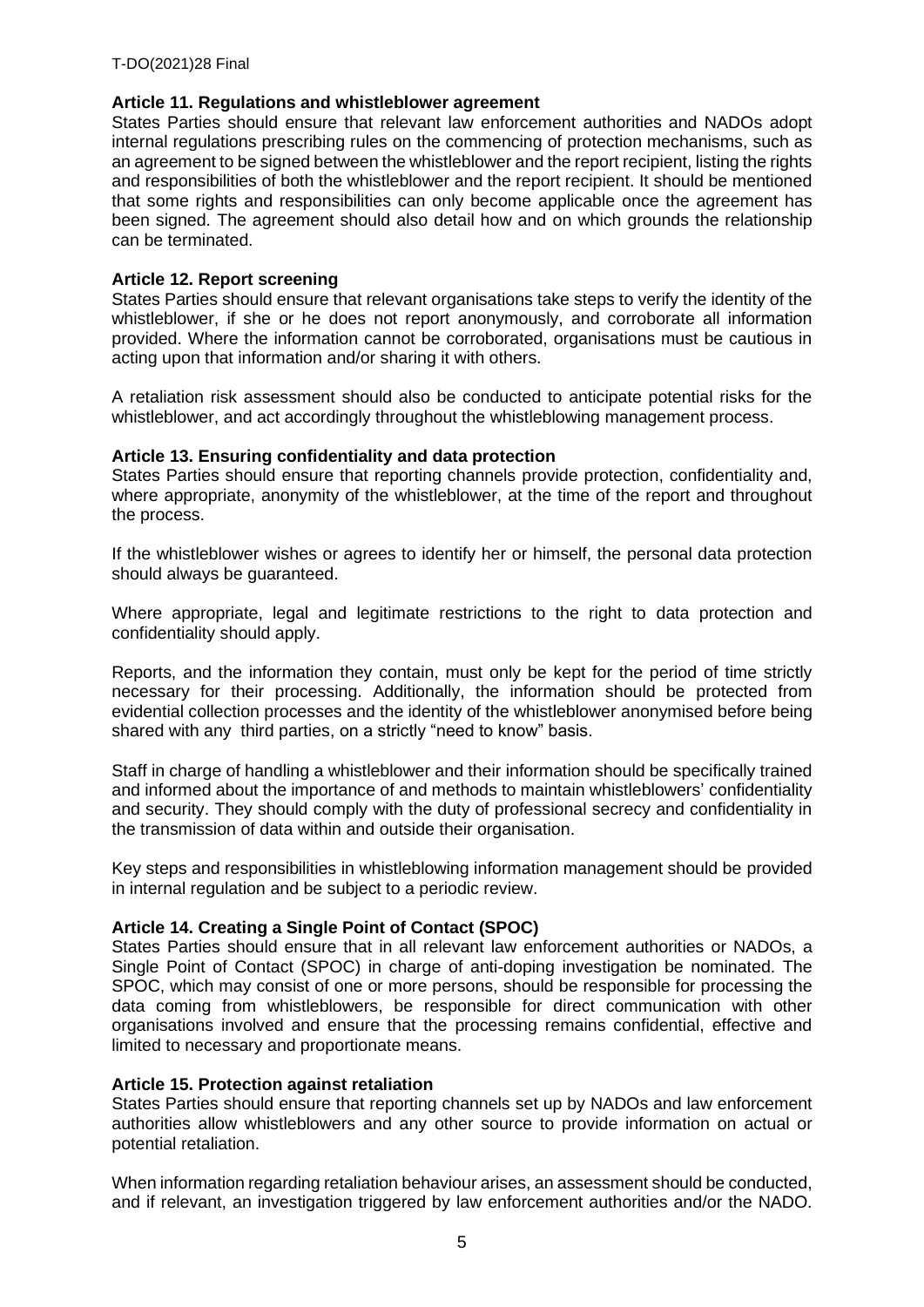Protection measures should, as much as possible, be applied to the whistleblower and their families and associates, where needed.

States Parties should also ensure that discouraging or retaliating against anyone who reports or intends to report doping be considered as an Anti-Doping Rule Violation by NADOs in accordance with the World Anti-Doping Code.

#### **Article 16. Communication, education and awareness-raising programmes**

States Parties should ensure that available reporting channels and whistleblower rights and responsibilities be made publicly available and promoted, at least on the website of the NADO.

States Parties should also ensure that appropriate communication and awareness-raising programmes are implemented to promote the information and trustworthiness of available reporting channels, whistleblower protection schemes and promote the positive contributions of whistleblowers.

#### **Article 17. Penalties and damages for entities or persons that disclose the identity of the whistleblower**

States Parties should ensure the effective sanctioning of persons and entities who by their conduct compromise the anonymity or confidentiality of whistleblowers.

Where appropriate, they should also ensure that sport disciplinary regulations and/or other legislation include provisions against the violation or compromising of whistleblower's confidentiality and safety, when such acts were avoidable. The sanction may be either disciplinary or financial and should be aggravated if the concerned person is the receiver of the report or the SPOC.

#### **Article 18. Communication with the whistleblower**

States Parties should ensure that a secured and confidential communication channel be established between the whistleblower and the recipient organisation, in order to provide follow-up and inform the whistleblower. The provision of information to the whistleblower should be carried out as thoroughly as possible and all possible information should be provided within a reasonable period of time, without jeopardising the investigation procedure.

#### **Article 19. Prohibiting bad faith/malicious reports**

Malicious reports should be prohibited and sanctioned. When malicious reports are suspected, the burden of proving the malicious nature of the report should fall on the organisation which collected the report. When relevant, malicious reports should be transferred to the competent NADO or international federation to initiate proceedings for a potential anti-doping rule violation related to "tampering" (Article 2.5 of the World Anti-Doping Code) or to law enforcement authorities.

# **PART V. COOPERATION AND REVIEW MECHANISM**

# **Article 20. National coordination framework**

States Parties should ensure a coordination framework between relevant national organisations regarding the responsibilities for whistleblowers protection. In particular, the framework should clarify responsibilities with regard to the operation of reporting channels and implementation of awareness-raising and education programmes.

Within this framework, States Parties should encourage the NADOs and law enforcement authorities to set up a mechanism such as a Memorandum of Understanding, which clarifies which information can be exchanged and ensure that information sharing and actions among respective authorities take place via secured communication channels on a 'need to know' basis and in line with applicable data protection legislations.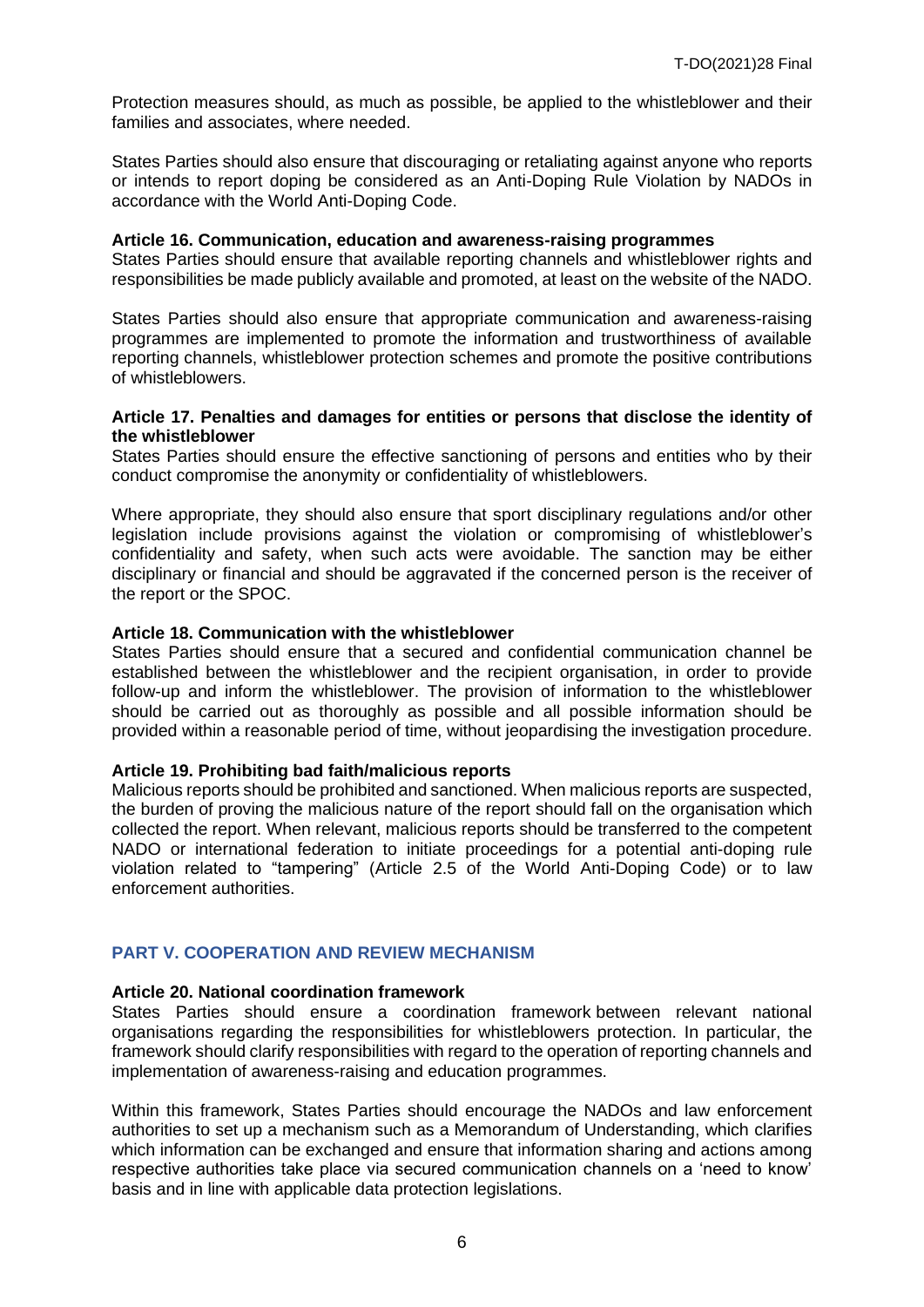# **Article 21. International cooperation**

States Parties should adopt necessary legal basis allowing information sharing and data transmission, as well as co-operation with the other NADOs, WADA, International Testing Agency and other related international sporting organisations or institutions, as necessary.

# **Article 22. Review**

States Parties should establish, within or outside the national framework, a mechanism to review the effectiveness of the framework with a number of criteria, including that every reporting made by whistleblower is properly evaluated and respective actions are taken in this regard without compromising the whistleblower confidentiality and protection. The review should also ensure that the rights of the whistleblower and of other parties concerned by the report, such as persons being investigated, are being respected at all times. The review could notably include the number of proceedings brought, the time taken to reach decisions, outcomes (cases won or lost by whistleblowers) and measures taken to punish retaliation.

All these elements should be made available to the Monitoring Group with the view to assess the implementation of the recommendation and to facilitate sharing of best practices among States Parties.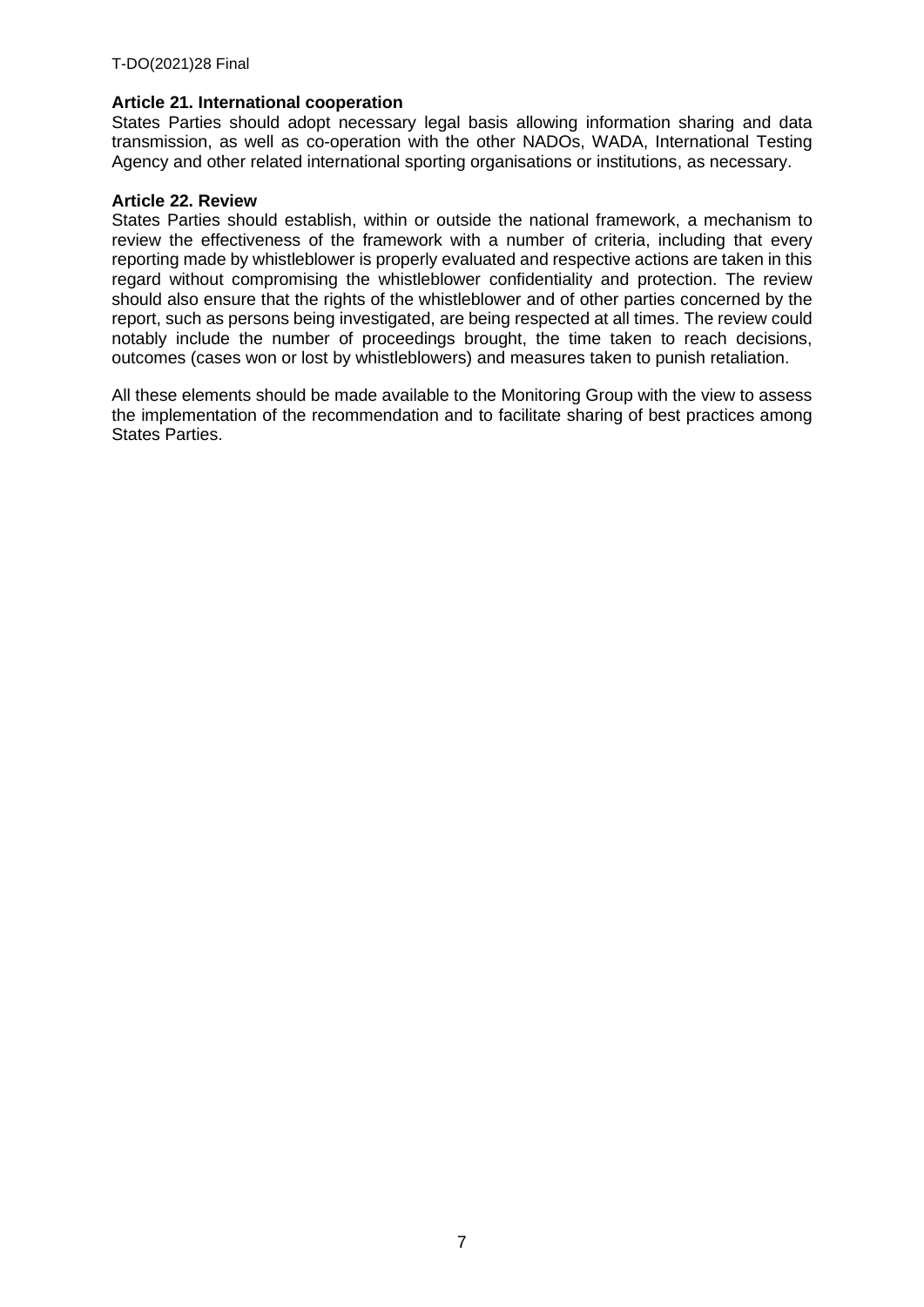# **EXPLANATORY NOTE**

#### **National coordination framework**

Stakeholders of the national coordination framework could include representatives of NADO(s), sports organisations, law enforcement, border security and customs authorities, food security agencies as well as any other supervisory authorities that might have an interest in anti-doping.

States Parties should ensure that stakeholders included in the national coordination framework occasionally meet to review the effectiveness of the framework and exchange practices and experiences in whistleblower management and protection.

#### **Reporting channels**

Reporting channels should propose, as much as possible, several reporting options, for example email addresses, web platforms, mobile applications, phone lines, chat messenger systems, mail addresses or in person. The channels should be accessible by any person, whether contractually linked to sports organisations or not. Anonymous reporting should be offered.

The software used in the reporting channels must be adaptable and compatible with different operating systems and electronic devices. It must also allow the whistleblower to attach documents supporting the report, if needed. These channels should be user friendly, secured, must ensure confidentiality to receive and treat the information provided by the whistleblower about anti-doping rule violations or non-compliance. It and should allow the long-lasting storage of information to allow further investigations.

When appropriate reporting channels should be available in different languages, allowing access to whistleblowers of various nationalities, and clear information on the functioning of this reporting channel should be published for the end-users. Reporting channels should be interconnected, as much as possible for example with a reference to the NADO reporting channel on the websites of sports organisations.

The reporting channels shall acknowledge receipt of the report.

#### **Confidentiality, report screening and management process**

Confidentiality should be offered throughout the process and could include anonymity. However, fair procedure requirements could lead to the disclosure of the identity, in predetermined circumstances.

When the identity of the whistleblower is provided, her or his identity should be verified, for example through recognised identity documents.

In order to protect the identity of the whistleblower and the effectiveness of the procedure, targeted controls or interviews based on a report should not be restricted to the person or persons mentioned in the report but could be made to a wider range of individuals.

National or international standards, including the International Organization for Standardization (ISO) standard No. 37002 on whistleblowing management systems could serve as basis to develop appropriate management process.

#### **Protection from retaliation**

Forms of retaliation might include but are not limited to threatening the physical or mental wellbeing or economic interests of whistleblowers (including their families, intermediaries or associates), dismissal, suspensions, loss of opportunities, punitive transfers, and reductions in or deductions of wages, moral or sexual harassment or other punitive or discriminatory treatment.